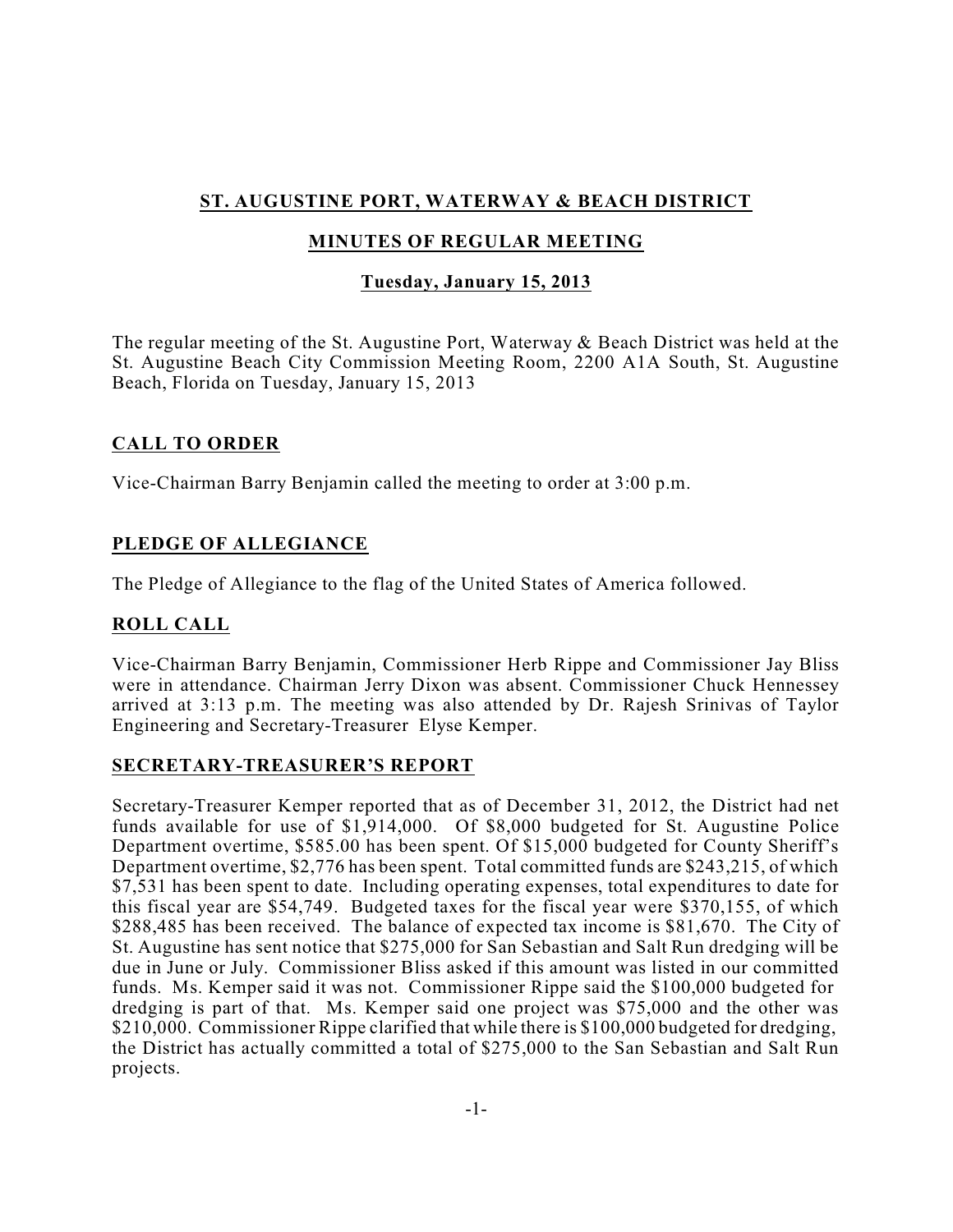### **APPROVAL OF MINUTES**

**A motion by Commissioner Jay Bliss, seconded by Vice-Chairman Barry Benjamin, to approve the revised minutes for the October, 2012 regular meeting, and the minutes for the November and December, 2012 regular meetings, was unanimously passed.**

#### **ENGINEERING REPORT**

Dr. Rajesh Srinivas delivered the report on behalf of Taylor Engineering. He said the new signs replacing Salt Run marker #4 have arrived. Yelton Construction has been notified that these signs and the slow speed signs are ready to be installed but the signs have not been picked up. Vice-Chairman Benjamin suggested Taylor search for a new contractor for marine services. Commissioner Rippe suggested Taylor include Minor Marine in Palatka in their search. Dr. Srinivas said that there were few local options and that they may have to expand their search. Commissioner Bliss agreed that Taylor should expand its use of similar companies.

Regarding the Summer Haven restoration project, Dr. Srinivas said they are waiting for a response from DEP and FWC about the plan submitted in December. That plan would create a wider berm and add three additional acres of bird nesting habitat. This would offset the loss of nesting habitat elsewhere. They expect to have a permit by April or May of 2013. Once the state approves a permit, federal agencies usually comply a month or so after that.

#### **OLD BUSINESS**

#### **A. Discussion regarding Inlet Management Plan - Dr. Rajesh Srinivas**

Dr. Srinivas provided the Commissioners with a draft of the Recommended 2012 Inlet Management Plan Update from FDEP, and summarized the proposed plan.

Commissioner Rippe said one of his goals today is to prepare for the appearance of Bob Brantley from DEP, at the March, 2013 regular meeting. He suggested that Florida Inland Navigation District, Army Corps of Engineers, St. Johns County, and representatives from the Vilano group attend. He suggested Commissioners develop a list of items they would like to see in this plan, such as long-term permits for the entire channel and permits to move sand north, to assure the perpetual benefit of the plan. Dr. Srinivas agreed that Commissioners should seriously consider the District's responsibility as set out in the new plan.

Dr. Srinivas said the first Inlet Management Plan (IMP) originated in 1996, with funding from the District. Bob Brantley, the Coastal Engineer with FDEP will come to the District's regular meeting in March to review the new plan. Commissioner Rippe told Brantley the District would provide DEP with feedback prior to the March meeting, so they can prepare to answer questions.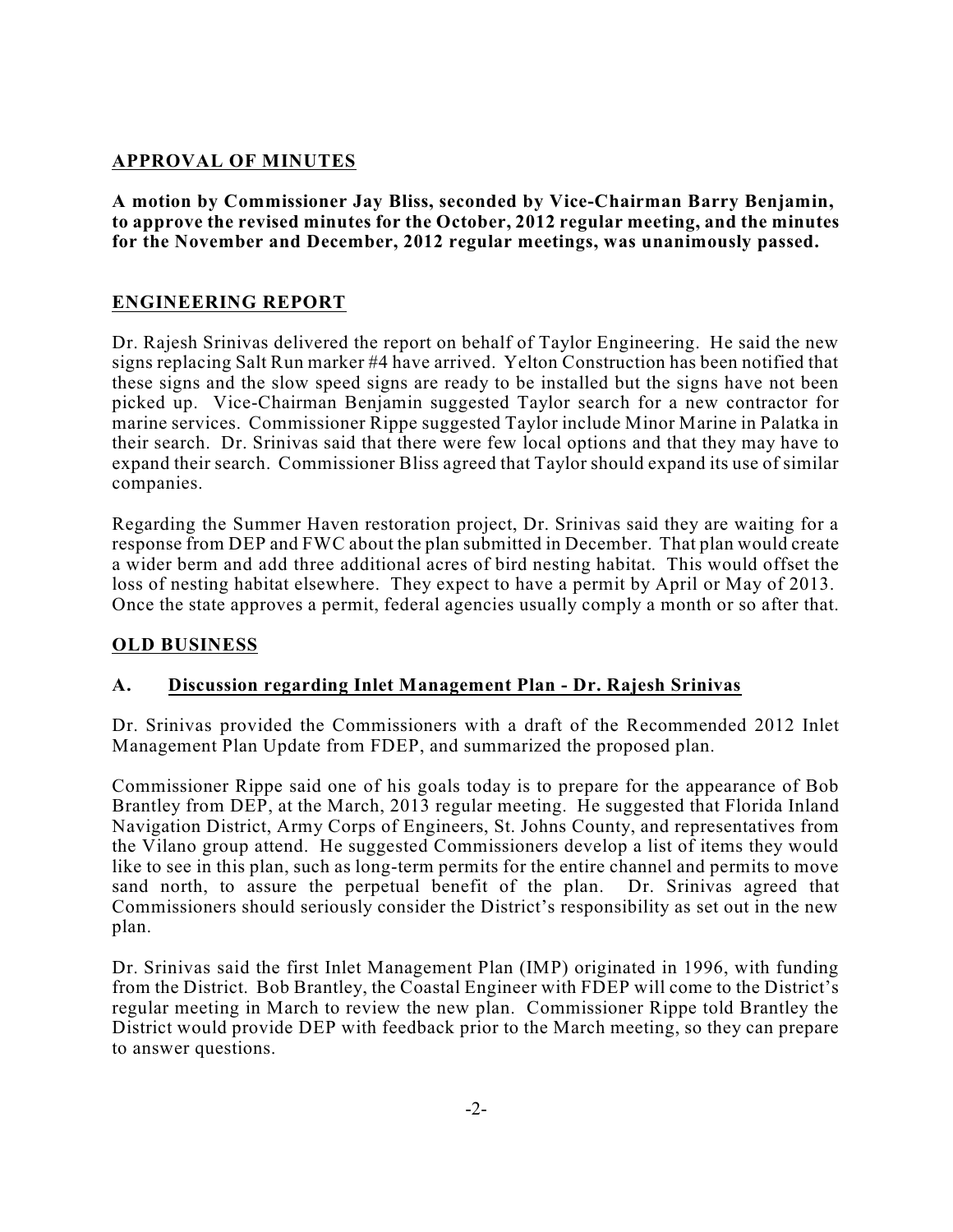Vice-Chairman Benjamin pointed out two commissioners were absent from today's meeting and recommended a delay in any decisions until the February meeting. Dr. Srinivas said FIND has asked Taylor to review the new IMP. All commissioners agreed that FIND should be invited to the March meeting.

Dr. Srinivas said the plan will allow the annual transfer of 278,000 cubic yards of sand from the inlet to adjacent beaches. The word "adjacent" is a significant change from the old plan which referred to "downdrift beaches". The new plan will place 100,000 cy/yr to the north beaches and approximately 178,000 to the south. The plan designates the beach regions eligible for sand placement by old survey monuments along the coastline. That computes to approximately 8 miles of eligible beach to the north and 5-1/2 miles south. The new plan proposes to truck-haul sand to South Ponte Vedra Beach and hydraulically pump sand from Porpoise Point to Vilano Beach. He questioned the specific terms "truck haul" and "hydraulic pump" because normally the contractor would use the best available and most economical method.

Commissioner Rippe said the District should not be committing to defined methods of sand delivery and that he would like that language removed as the specific methods should be cost-driven. He said studies show that the north beaches are eroding at one-half the rate of south beaches, which explains the "one-third, two-thirds" method of distribution. He said the cost to accomplish this could be very high, and suggested they question whether the new IMP should provide more flexibility in methods. Dr. Srinivas said the District could be locked into implementing the plan and being responsible for very expensive sand transfers.

Dr. Srinivas said pumping sand and access to critical erosion areas will be very expensive. Unlike the old IMP, the new plan suggests dredging the south lobe of the ebb shoal and the "entrance channel", where the old plan said to dredge the south lobe alone. It defines the three sources of sand to be the flood shoals west of the inlet, Porpoise Point and the shoal south of the ebb shoal, for a maximum of 280,000 cy/yr. The old plan allows for approximately 500,000 cy/yr. Commissioner Bliss asked if the terms "navigation channel" and "entrance channel" are used interchangeably. Dr. Srinivas said they are and that the new IMP suggests investigating modifications to the north jetty, which is leaking sand, to prevent sand from encroaching back into the inlet. It also suggests annual monitoring of the inlet and beaches, which could cost up to \$100,000 per year.

Dr. Srinivas is concerned the new IMP may make the District responsible for maintenance dredging and mitigating the extent of erosion caused by the inlet, pursuant to Section 161.142(6), Fla.Stats. This could mean a commitment of millions of dollars. Even though there are agencies who handle portions of the work, there is no assurance they will do so in the future. This should be clarified to assure the District does not become responsible for handling these problems.

Dr. Srinivas discussed data regarding the recent inlet dredging provided by ACOE. He suggested the District continue to support the County Shore Protection Plan to encourage better up-front communication on areas important for dredging. The Shore Protection Plan currently is authorized to nourish only the south beach. The existing renourishment plan places approximately 500,000 cy/yr of sand. The new IMP will place a maximum of 179,000 cy/yr which, in his opinion, will not meet the needs of the south beach.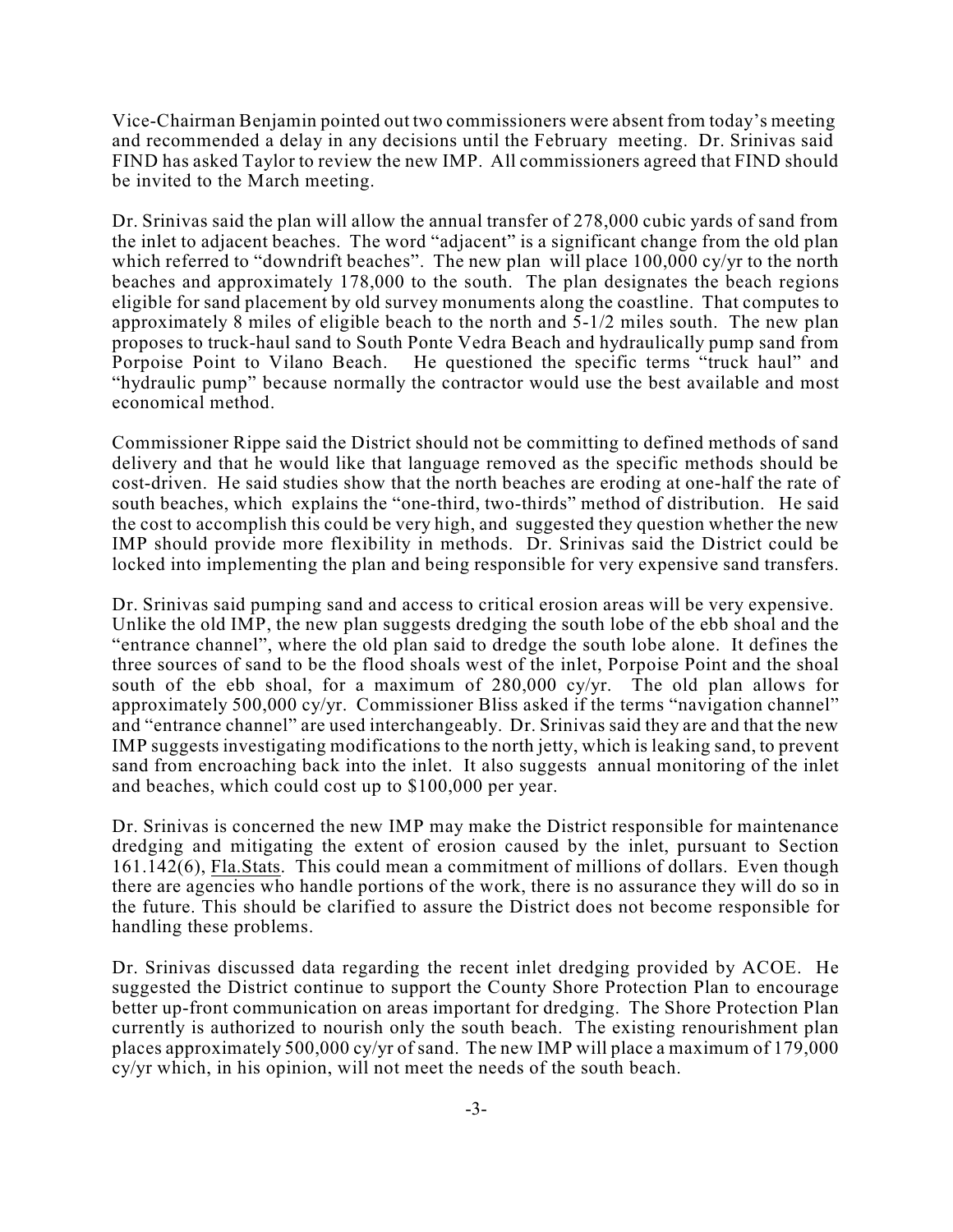Commissioner Rippe said there needs to be some clarification of whether the proposed maximum can come only from the inlet, and whether additional sand can come from other sources. Commissioner Bliss asked for clarification of the terms "entrance channel" and "navigation channel". Dr. Srinivas said from the data and studies he had, it was not clear what the difference was but he said the federal government describes the entrance channel as starting somewhere near the ebb shoal and, as it cuts between the jetties, becomes the "navigation channel" which goes all the way to the Intracoastal Waterway. Dr. Srinivas said his interpretation is that the term "channels" as used in the plan refers to the 16 foot-deep federal channel and anything else is a shoal, including Porpoise Point. Commissioner Bliss said he would like to have these terms defined. Commissioner Benjamin suggested the District set up a workshop with the authors of the new plan.

Commissioner Hennessey asked if any sources are excluded from areas that can be dredged. Dr. Srinivas said that anything that is "inlet navigation channel", and "shoals" inside the inlet can be dredged, but there is ambiguity in the definitions. Commissioner Hennessey asked Dr. Srinivas to locate the language in the new IMP that specifically states that a certain amount of sand goes north or south. Dr. Srinivas directed him to page 10 at paragraphs 2 and 4 of the draft plan. Commissioner Rippe said paragraph 5 on page 10 answered Commissioner Hennessey's question, which discusses additional borrow areas. Dr. Srinivas said he would rather the plan allowed more flexibility in the placement of sand.

Commissioner Hennessey said the plan also talks about the federal channel, which is actually a straight line in, but that it does not match the location of the navigation buoy which seems to be a more natural channel, so there is a discrepancy with what is the official federal channel and what is actually navigable.

Commissioner Rippe said he was pleased that DEP seems to be combining maintenance of the navigation channel and beach renourishment because that is the only way we will obtain funding. He said the new plan to allow taking 179,000 cy/yr from the ebb shoal and the rest from other sources ties into the Vilano group's concerns because they believe removing sand from the ebb shoal means they lose more beach sand. He said the new IMP attempts to cap what is taken from the ebb shoal and force beach renourishment sand to come from other sources, such as the inlet, flood shoals and Porpoise Point. He said if the terminology can be clarified, the new plan will be a huge accomplishment for the District.

Commissioner Hennessey said he was pleased the north jetty was included in their investigation because the aerials show what seems to be a channel close to the beach before the north ebb shoal starts, and the jetty sand appears to be used up. He thinks the jetty needs to be raised and lengthened at least another 500 feet to stop sand migration back onto Porpoise Point.

Commissioner Bliss asked if Dr. Srinivas thought there was enough language in the new plan to insure an open navigation channel because the plan seems to be very specific about the removal and placement of sand but does not specifically state that the main objective is to keep the navigation channel open. Dr. Srinivas agreed, but warned there may be unintended consequences such as someone construing the District to be responsible for keeping the channel open. Commissioners Bliss and Hennessey said the new plan already suggests the District is responsible, even though it also includes ACOE.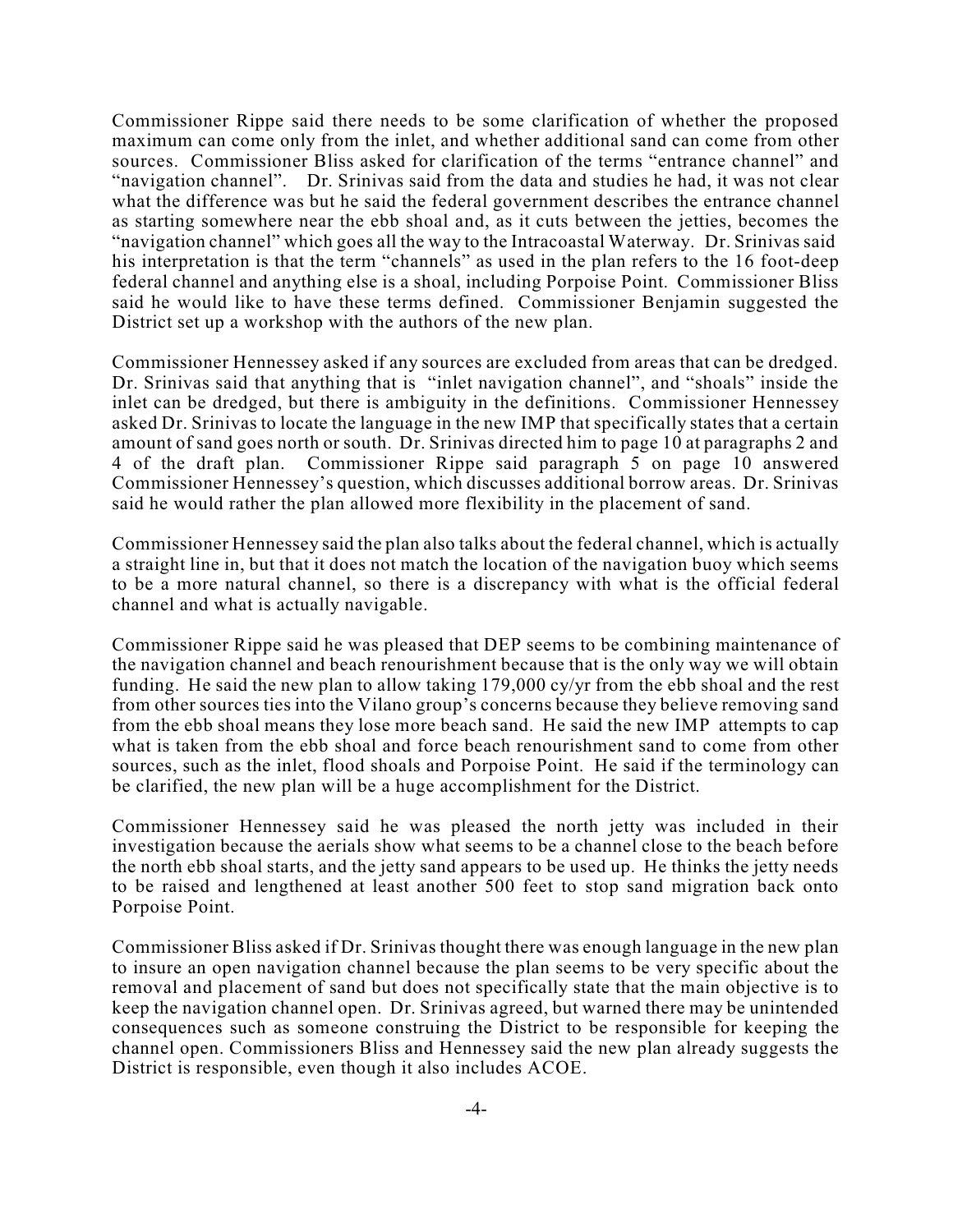Commissioner Rippe said the District should not be responsible for moving the sand, but should be able to force its removal from the inlet. He reminded the board that ACOE conducted elaborate studies which established the "one-third/two thirds" theory and critical erosion areas.

Dr. Srinivas said ACOE is doing another study of the need for beach nourishment countywide. He said public access is a critical criteria in determining whether the project goes forward. ACOE does not want to put sand in privately owned areas. The South Ponte Vedra beach areas will suffer from that criteria because there is not enough public access there. The study may take 5 to 10 years to complete due to the cost and small amount of yearly funding from the government.

Commissioner Hennessey asked if the Florida Department of Transportation would provide funding if erosion affected highways. Dr. Srinivas said occasionally they will do so, but they prefer to put up seawalls or revetment because they are more permanent solutions.

Commissioner Rippe suggested that if the process to obtain permits was made easier, the County might be more likely to assist in the removal and placement of sand. He said that obtaining permits now might make future projects easier and faster. He said ACOE has a ten-year maintenance program, and even though they do not usually share permits, it would be a possibility. Commissioner Rippe said the Porpoise Point dredging permits are actually held by FIND. Carl Blow of FIND came to the District for funding, stating that they had the permits to dredge Porpoise Point but not the funding. It ultimately became part of the beach renourishment project. Commissioner Blisssaid ACOE actually paid for that renourishment, even though FIND had the permits.

Vice-Chairman Benjamin said he would prefer to have a workshop prior to the March 19 meeting with all parties involved in the IMP to discuss and document the District's concerns with a written statement developed setting forth the results of these discussions.

#### **NEW BUSINESS**

Secretary-Treasurer Kemper submitted a proposal from Avid Design Group, LLC as a possible replacement for the current website provider. Vice-Chairman Benjamin asked Ms. Kemper to have a representative from Avid Design come to the next meeting.

#### **PUBLIC COMMENT**

Lt. Steve Zukowski, Florida Fish and Wildlife Conservation Commission, reported there were no new derelict vessels. The Tiger Lily, located north of the Vilano Bridge, will soon be removed by the City of St. Augustine. Regarding fisheries, shallow water grouper and sea bass season is closed until April 1. In response to a request by Commissioner Bliss, Lt. Zukowski spoke to the water taxi captain to explain the Vilano Beach idle speed zone and the marker system.